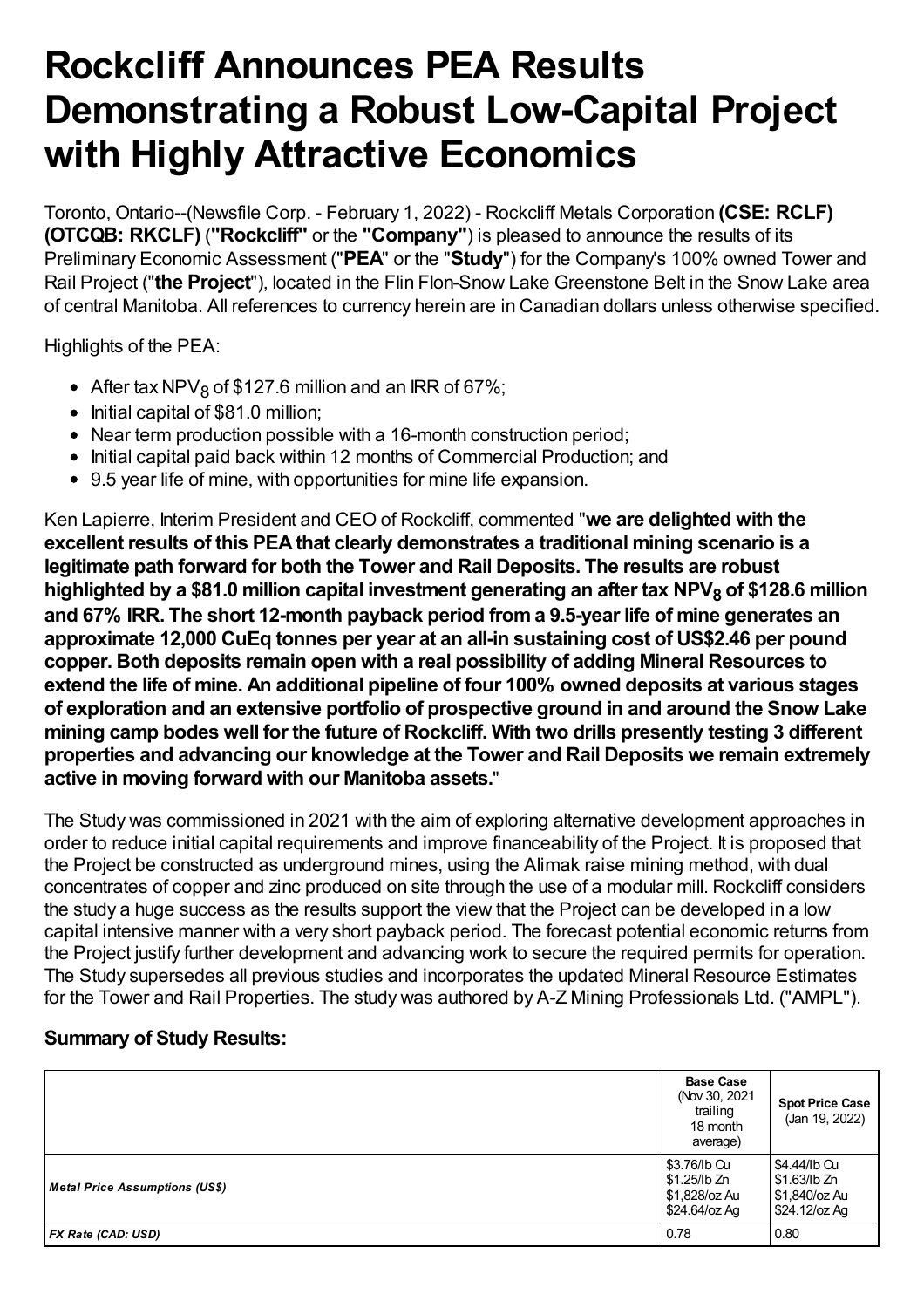|                                                           | <b>Base Case</b><br>(Nov 30, 2021<br>trailing<br>18 month<br>average) | <b>Spot Price Case</b><br>(Jan 19, 2022) |
|-----------------------------------------------------------|-----------------------------------------------------------------------|------------------------------------------|
| NPV pre-tax (8% discount) / IRR (100% equity)             | \$206.6 million /<br>83%                                              | \$318.6 million /<br>123%                |
| NPV after tax (8% discount) / IRR (100% equity)           | \$128.6 million /<br>67%                                              | \$208.9/105%                             |
| LOM undiscounted pre-tax free cash flow                   | \$344.5 million                                                       | \$514.5 million                          |
| LOM undiscounted after-tax free cash flow                 | \$216.9 million                                                       | \$336.7 million                          |
| Initial capital investment (incl 20% contingency)         | \$81.0 million                                                        | \$81.0 million                           |
| Profitability index (NPV <sub>8</sub> /IRR)               | 1.6x                                                                  | 2.6x                                     |
| <b>Construction period</b>                                | 16 months                                                             | 16 months                                |
| Payback from commencement of commercial production ("CP") | 12 months                                                             | 7 months                                 |
| Life of mine ("LOM")                                      | 9.5 years                                                             | 9.5 years                                |
| Annual CuEq production (years 1-4)                        | 14.0ktpa                                                              | 14.0ktpa                                 |
| <b>Annual CuEq production (LOM)</b>                       | 11.9ktpa                                                              | 11.9ktpa                                 |
| All-in sustaining cost/lb Cu (net of by-products)         | US\$2.46/lb                                                           | US\$2.13/lb                              |

#### **Updated Mineral Resource Estimates**

The updated Mineral Resource Estimate used in the PEA supersedes previous estimates published by the Company. The mineral resource estimate uses a recovered value cut-off of \$80/tonne. Apart from updated specific gravity calculations, no additional information or drill results were included in this Mineral Resource Estimate.

# **Tower Mineral Resource Estiamte 1-7**

| Category  | <b>Tonnes</b> | Cu<br>(%) | Zn<br>(%) | Au<br>(g/t) | Ag<br>(g/t) |
|-----------|---------------|-----------|-----------|-------------|-------------|
| Indicated | 1,711,000     | 3.28      | 1.04      | 0.7         | 16.5        |
| Inferred  | 499,000       | 74،،      | .16،      | 0.2         | 8.4         |

# **Rail Mineral Resource Estimate 1-7**

| <b>Deposit</b> | <b>Tonnes</b> | Cu<br>(%) | Zn<br>(%) | Au<br>(g/t) | Αg<br>(g/t) |
|----------------|---------------|-----------|-----------|-------------|-------------|
| Indicated      | 2,053,000     | 1.87      | 0.59      | 0.6         | 6.1         |
| Inferred       | 1,079,000     | 2.14      | 0.83      | 0.9         | 7.6         |

Notes:

- 1. CIM definitions were followed for Mineral Resources.
- 2. Resources calculated using MineSight®software
- 3. Mineral Resources are estimated at a cut-off grade of \$80 per tonne in-situ value
- 4. The Mneral Resource figures herein are estimates based on information at the time calculation and are not Mneral Reserves, i.e., they do not yet demonstrate economic viability of the deposit.
- 5. The mineable in-situ resources constitute approximately 65% of the global Mineral Resources.
- 6. MineralResources were estimated using the following prices inUS\$: Copper, \$3.52/lb, Zinc, \$1.18/lb, Gold, 1817/Tr oz, and Silver, \$23.75/Tr oz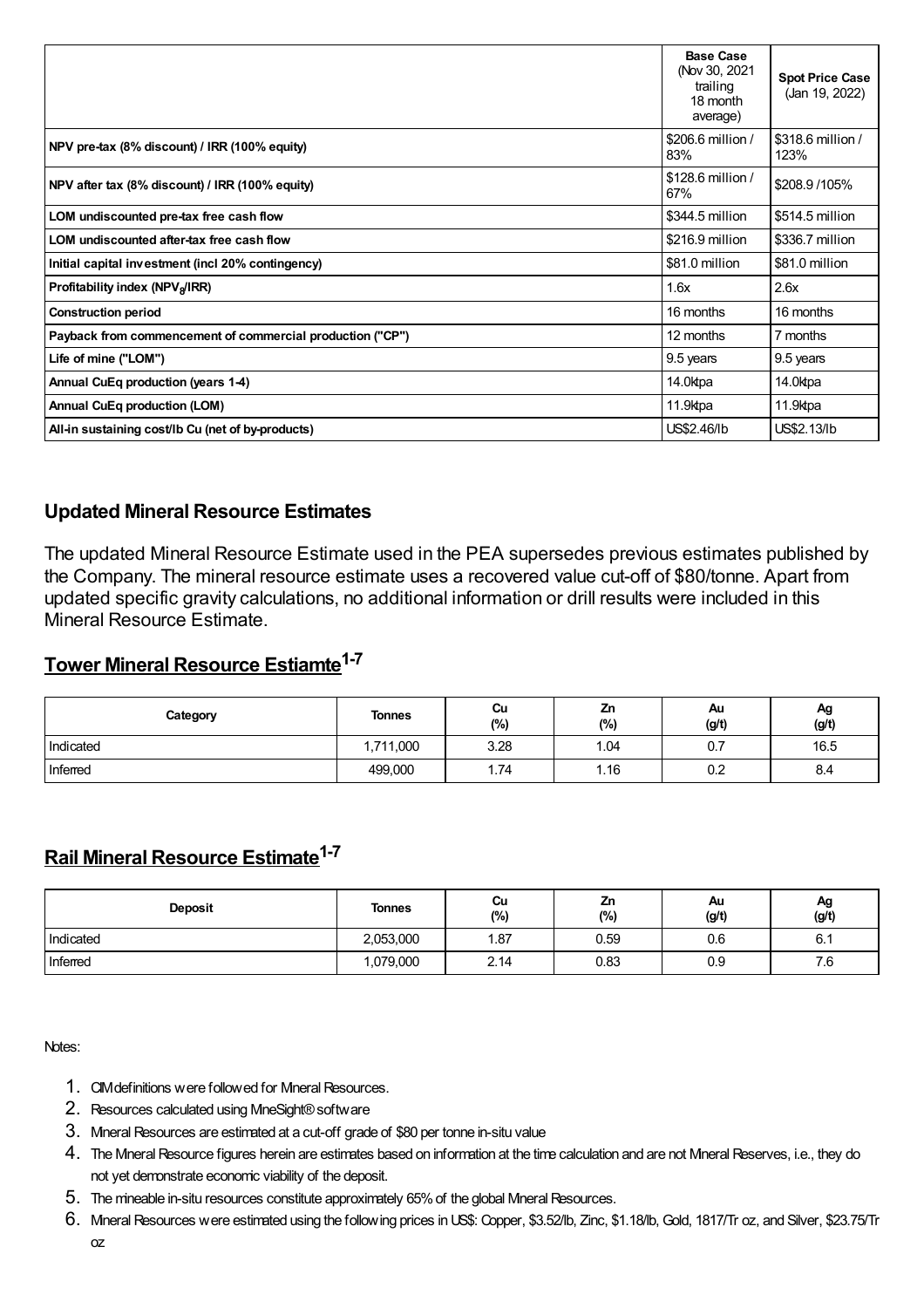7. The numbers for tonnage, average grade and contained pounds metal as well as ounces of precious metals are rounded figures.

### **Study Approach**

The PEA envisions developing the Tower Deposit as an underground mine over a 16-month construction period before commercial production is achieved. The development of the Rail Deposit will be funded out of cash flow produced from the Tower Deposit. Both Tower and Rail underground mines will employ the Alimak raise mining method, achieving production rates of 1,100 tonnes per day ("tpd"). Mineralized material will be fed to a Company owned modular mill at 1,100tpd, with tailings to be deposited in an onsite permitted dry stack tailings facility. The modular mill will be transferred to the Rail Property once the Tower Deposit has been fully mined out, which is envisioned to occur in the 5<sup>th</sup> year of the PEA mine plan. The combined LOM of the Tower and Rail deposits is 9.5 years.

#### **Permitting**

AECOM, a multinational engineering firm and Rockcliff's permitting consultant in Manitoba, was engaged to support the Study with a view on permitting requirements and closure plans under the proposed development and operating plan. All work completed suggested that all required permits could be obtained within 24 months, allowing for mining, processing and dry stack tailings deposition on site.

#### **Development**

The initial development focusses on bringing the Tower Deposit into production. The Rail Deposit will be developed subsequent to declaration of commercial production, and assumed to be funded out of free cash flow from operations. The Tower development schedule is 16 months from commencement to first mineralized material delivered through the mill. Underground mine develop will be a single heading, estimated at \$4,311/metre with an advance rate average 6 metres/day. An allowance has been provided for slower development through the sand seam and regolith material. Development costs used in the study have been estimated on first principles basis, incorporating 2021 vendor quotations for all major costs.

#### **Mining**

Alimak raise mining method was chosen as best suited for the Project's deposits. Various mining methods were assessed in a trade-off study, considering safety, production rates and operating cost. Since the Tower and Rail deposits are near surface and have similar geometry (steeply dipping, narrow, and relatively long strike length), the same extraction approach and design principles are applied to both deposits. Both deposits will support an average mining rate of 1,100 tpd, upon declaration of commercial production. Mining rates and costs have been reviewed by a contract miner, which specializes in Alimak raise mining.

The following illustrates mining production rates over the LOM. Year 5 has scheduled down time to accommodate the transfer and recommissioning of the modular mill from the Tower site to the Rail site.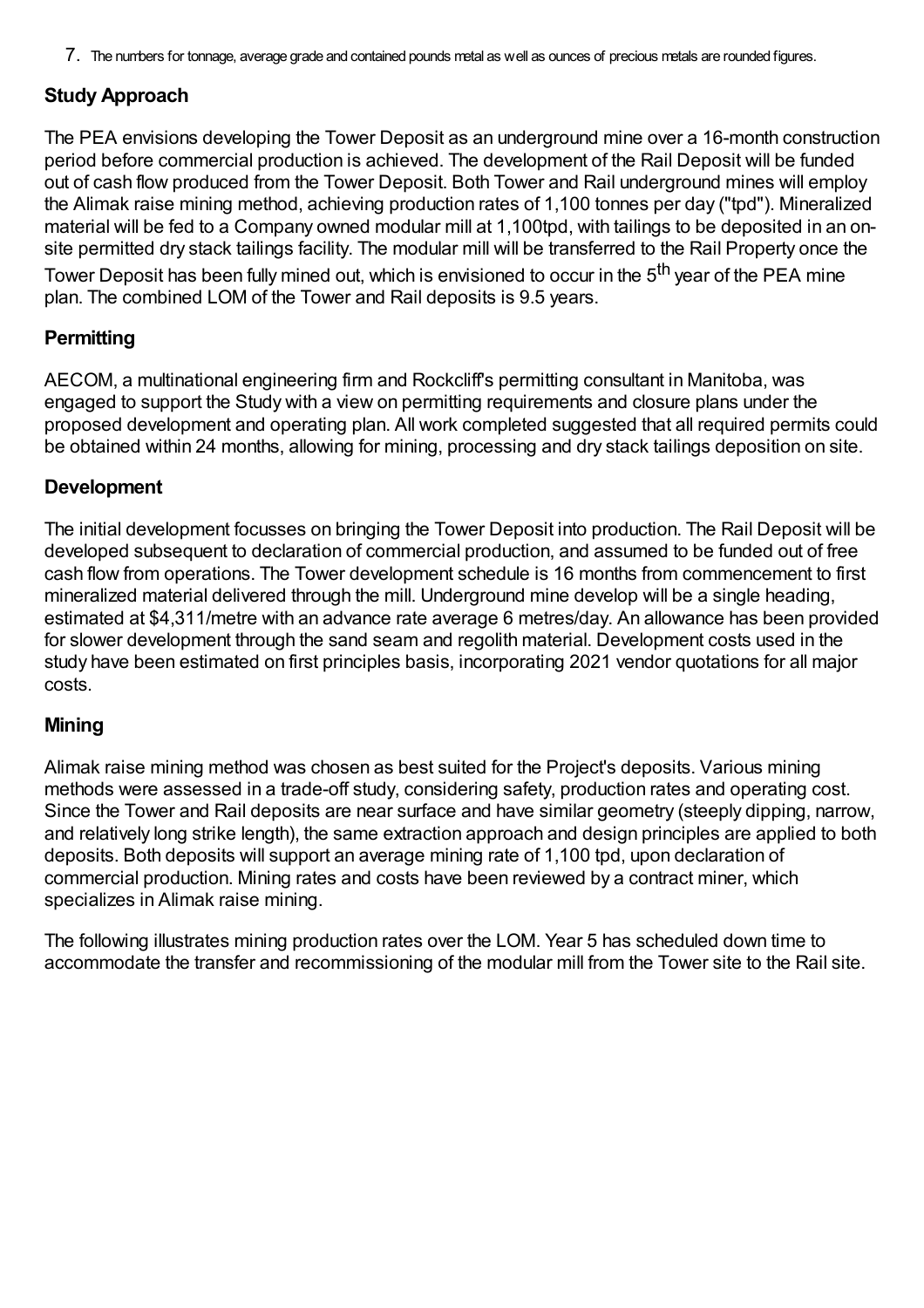

## **Annual Mining Rates**

To view an enhanced version of this graphic, please visit: [https://orders.newsfilecorp.com/files/3071/112297\\_rockcliff1.jpg](https://orders.newsfilecorp.com/files/3071/112297_rockcliff1.jpg)

#### **Metallurgy and Processing**

The PEA relied on the results of previous work done for the Company by Base Metallurgical Laboratories ("BML") in Kamloops, British Columbia. The BML test work was conducted in January and February 2020 using core drilled late in 2019 for the express purpose of conducting metallurgical testing. Metallurgical test work to date suggests the recoveries of clean copper and zinc concentrates is achievable, with indicative total metal recoveries to concentrate as follows:

| <b>Metal</b> | <b>Mill Recovery</b> |
|--------------|----------------------|
| Copper       | 97.2%                |
| Zinc         | 74.2%                |
| Gold         | 63.0%                |
| Silver       | 63.0%                |

The Study incorporated the use of a Company owned modular mill. Modular mills are designed to allow the rapid deployment and commissioning of a complete mineral processing plant. Mobile mill systems are ideal for smaller tonnage operations and mining operations with short mine life. The mill equipment is mounted on road transportable custom built trailer assemblies, which require minimal site civil works to install and commission.

The modular mill is designed to run at 1,100 tpd over the LOM. In year 5, once the mineral inventory at Tower has been mined out, the modular mill will be relocated to the Rail Deposit. The modular mill capital cost and operating costs (labour and consumables) were all estimated using 2021 vendor quotations.

Saleable copper equivalent tonnes on an annual basis are as follows: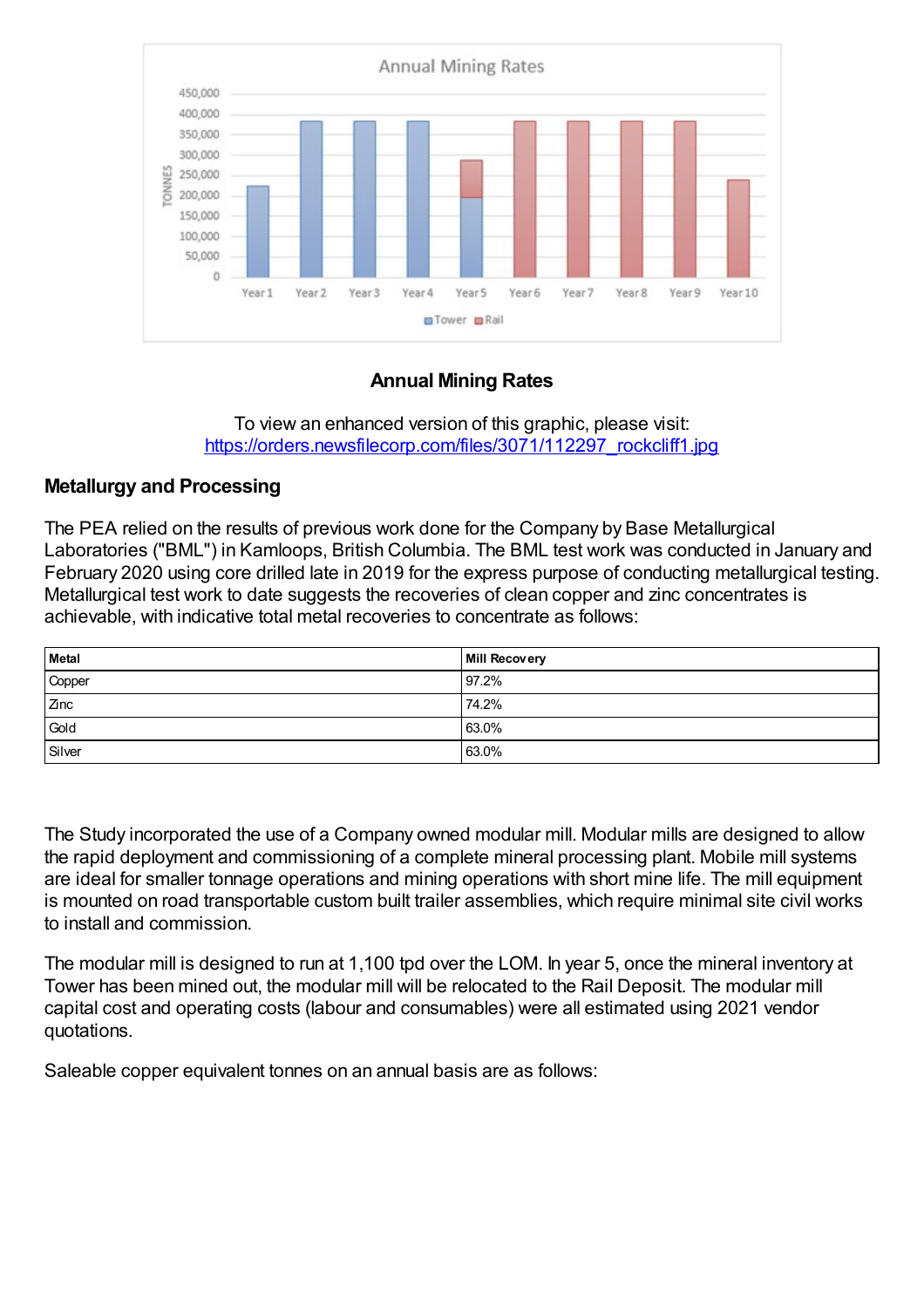

# **Annual Saleable CuEq Production**

To view an enhanced version of this graphic, please visit: [https://orders.newsfilecorp.com/files/3071/112297\\_rockcliffimg2.jpg](https://orders.newsfilecorp.com/files/3071/112297_rockcliffimg2.jpg)

# **Dry Stack Tailings**

The PEA incorporated the use of dry stack tailings facility ("DSTF"). In the dry stack method, tailings are placed and compacted in a mound that is concurrently reclaimed with native soil and vegetation. There's no need for a dam to hold them in place, no possibility of dam failure, and no long-term storage issues. The Study's preliminary design of the DSTF utilizes the flat terrain of both the Tower and Rail properties as well as the latest technologies to ensure long-term stability of the earthen structures coupled with membranes ensuring containment of the stored material. All work done by AECOM to date, in conjunction with the Study, indicates that permitting a DSTF on both the Project is feasible within the indicated project timelines.

## **Off-Site Processing**

Concentrates produced on-site are envisioned to be transported from mine sites by rail to Glencore's Horne smelter in Quebec for copper and the Valleyfield facility for zinc concentrate. Smelter and transport costs were updated for 2021 benchmark forecasts, provided byGlencore. Glenore has a first right of refusal on the Tower off-take, providing that treatment and refining charge terms are within standard market rates.

## **Closure Plan**

AECOM was engaged to provide a preliminary closure plan design and cost estimate. The closure plan has modelled the closure costs as being funded out of cash flow, and lodged with the government of Manitoba, in accordance with the Manitoba Mines Branch closure funding schedule. A total of \$10.6 million has been included in the cash flow for closure costs.

## **Capital and Operating Costs Estimates**

Capital and operating costs were generally developed using current vendor pricing quotations and first principals. A summary of initial and sustaining capital, expressed in millions of Canadian dollars is as follows:

| <b>Capital Expenditure</b>                | <b>Initial Capital</b> | <b>Sustaining Capital</b> |
|-------------------------------------------|------------------------|---------------------------|
| Permitting                                | 0.2                    |                           |
| Underground lateral development           | 15.4                   | 77.6                      |
| Underground vertical development          | 0.3                    | 13.9                      |
| Underground infrastructure and facilities | 3.2                    | 22.6                      |
| Mine equipment                            | 2.3                    |                           |
| Infrastructure                            | 18.7                   | 32.0                      |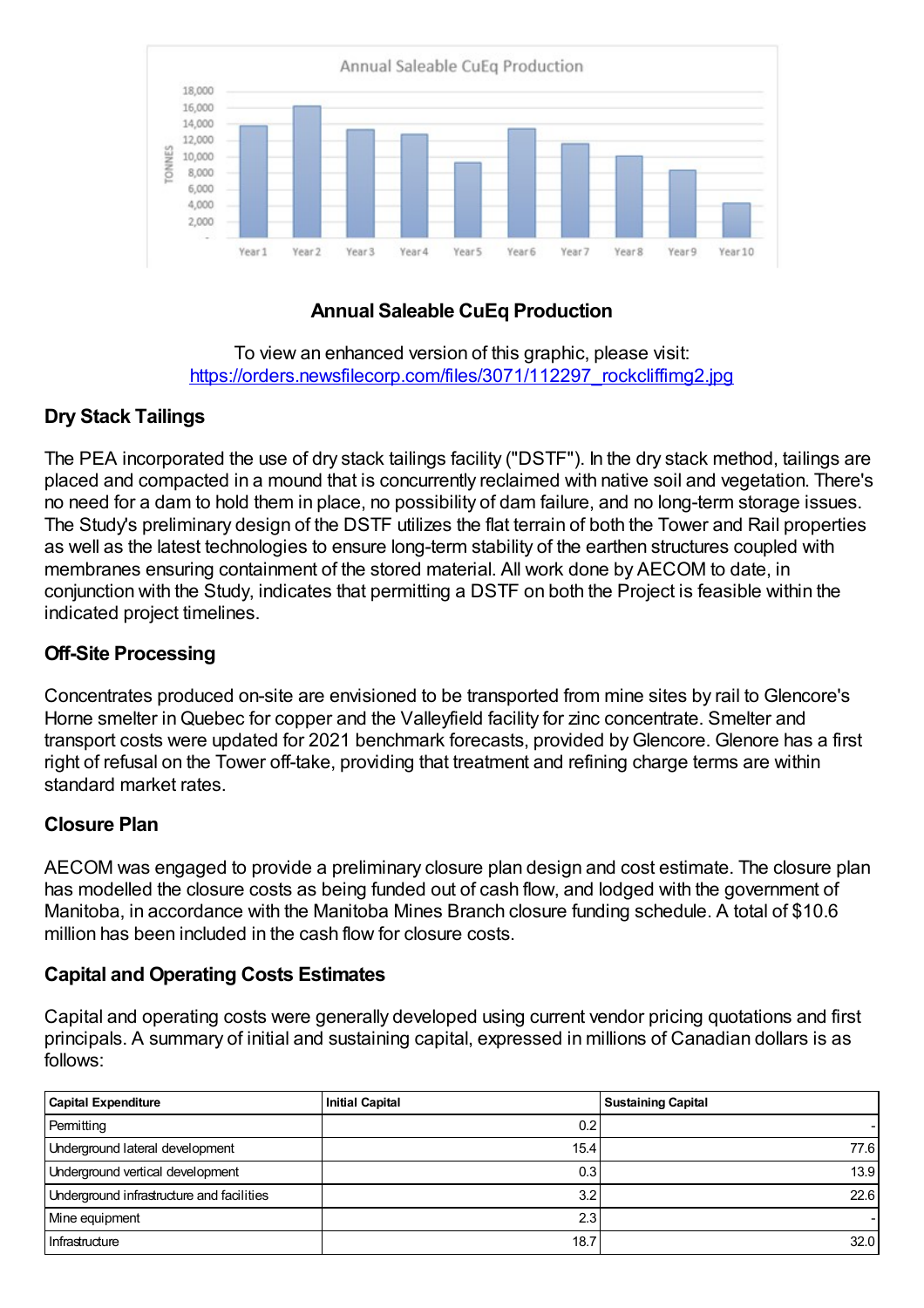| Surface mobile equipment  | 0.2    | 0.5     |
|---------------------------|--------|---------|
| Tailings storage facility | 0.6    | 7.8     |
| Modular mill              | 22.5   |         |
| Owners indirects          | 4.1    | 2.9     |
| Reclamation and closure   |        | 10.6    |
| Working capital           |        |         |
| Contingency               | 13.5   |         |
| <b>Total</b>              | \$81.0 | \$168.0 |

#### **Operating costs, expressed in Canadian dollars per tonne is as follows:**

| <b>Operating Cost</b>                     | C\$/tonne |
|-------------------------------------------|-----------|
| <b>Underground Mining</b>                 | 78.60     |
| Mine Equipment Rentals                    | 7.50      |
| Surface Equipment Rentals                 | 0.88      |
| Processing & TMF                          | 25.99     |
| Haulage                                   | 3.00      |
| Surface Services                          | 2.83      |
| General and Administration                | 19.12     |
| Environmental and Sustainable Development | 1.00      |
| Total operating cost/tonne                | \$138.91  |

#### **Financial Results and Sensitivities**

The results of the PEA demonstrate the potential for substantial economic returns, which suggest the project should continued to be advanced.

|                                                 | <b>Base Case</b><br>(Nov 30, 2021 trailing<br>18 month average) |  |  |  |
|-------------------------------------------------|-----------------------------------------------------------------|--|--|--|
| <b>Metal Price Assumptions (US\$)</b>           | \$3.76/lb Cu<br>\$1.25/lb Zn<br>\$1,828/oz Au<br>\$ 24.64/oz Ag |  |  |  |
| FX Rate (CAD: USD)                              | 0.78                                                            |  |  |  |
| NPV pre-tax (8% discount) / IRR (100% equity)   | \$206.6 million / 83%                                           |  |  |  |
| NPV after tax (8% discount) / IRR (100% equity) | \$128.6 million / 67%                                           |  |  |  |
| LOM undiscounted pre-tax free cash flow         | \$ 344.5 million                                                |  |  |  |
| LOM undiscounted after-tax free cash flow       | \$216.9 million                                                 |  |  |  |
| Payback period (from Commercial Production)     | 12 months                                                       |  |  |  |

The project was tested for sensitivities to changes in metal prices, foreign exchange, capital, and operating costs. The analysis illustrates that the project is most sensitive to changes in metal price and foreign exchange.

#### **Cu Price Sensitivity**

|                           |              |               | \$3.76        |               |               |
|---------------------------|--------------|---------------|---------------|---------------|---------------|
| Cu Price (US\$/lb)        | \$3.00       | \$ 3.40       | (Base Case)   | \$4.10        | \$4.50        |
| After-tax NPV8            | \$32.078.000 | \$82,776,000  | \$128,586,000 | \$170,420,000 | \$219.101.000 |
| After tax IRR             | 23%          | 46%           | 67%           | 87%           | 110%          |
| Pay-back from CP (months) | 40           | 16            | 12            |               |               |
| NSR C\$/t                 | 257.23       | 287.81<br>IS. | 315.34        | 341.34        | 371.92        |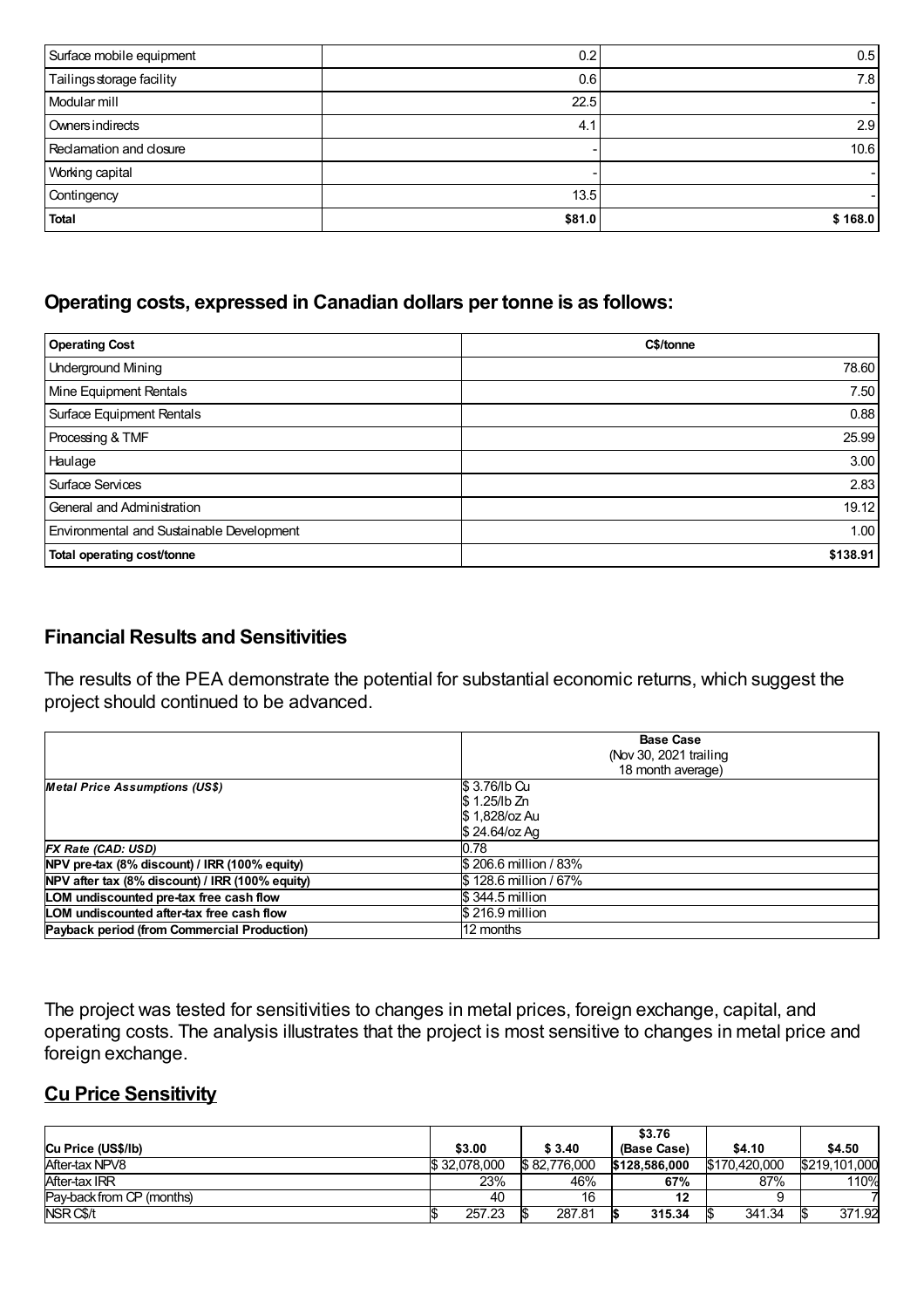#### **Initial Capital Sensitivity**

|                            | 80%           | 90%        | <b>Base Casel</b>         | 110% | 120%                                                    |
|----------------------------|---------------|------------|---------------------------|------|---------------------------------------------------------|
| Initial capital            | \$64.811.525  |            | \$72.912.966 \$81.014.406 |      | \$89,115,847 \$97,217,288                               |
| After-tax NPV <sub>8</sub> | \$143.814.000 |            |                           |      | \$136,275,000 \$128,586,000 \$120,827,000 \$113,117,000 |
| After-tax IRR              | 95%           | <b>79%</b> | 67%                       | 57%  | 49%                                                     |
| Pay-back from CP (months)  |               |            |                           | 14   | 15                                                      |

## **Operating Cost Sensitivity**

|                             | 80%                                                                  | 90%      | <b>Base Case</b> | 110%     | 120%     |
|-----------------------------|----------------------------------------------------------------------|----------|------------------|----------|----------|
| Operating cost/tonne milled | \$111.13                                                             | \$125.02 | \$138.91         | \$152.80 | \$166.69 |
| After-tax NPV <sub>8</sub>  | \$171.554,000 \$150,286,000 \$128,586,000 \$106,276,000 \$83,955,000 |          |                  |          |          |
| After-tax IRR               | 84%                                                                  | 76%      | 67%              | 58%      | 49%      |
| Pay-back from CP (months)   | 10                                                                   |          | 12               | 13       | 15       |

## **FX sensitivity**

|                            | 80%              | 90%         | 100%        | 110%       | 120%       |
|----------------------------|------------------|-------------|-------------|------------|------------|
| CAD:USD                    | 0.63             | 0.70        | 0.78        | 0.86       | 0.94       |
| After-tax NPV <sub>8</sub> | \$254.512.000 \$ | 184.856.000 | 128.586.000 | 80.898.000 | 41.418.000 |
| After-tax IRR              | 127%             | 94%         | 67%         | 45%        | 27%        |
| Pay-back from CP (months)  |                  |             |             | 16         | 33         |

## **Qualified Person**

The Preliminary Economic Assessment was prepared by A-Z Mining Professionals Ltd under the supervision of Eric Hinton, P.Eng, Brian LeBlanc, P.Eng and Finley Baker, P.Geo whom are "qualified persons" under the standards set forth in NI 43-101. All three are independent of Rockcliff Metals Corporation for purposes of NI 43-101. All parties have reviewed and approved their respective content of this press release. Full details of the PEA in the form of a technical report for the purposes of NI 43- 101 will be filed on SEDAR within the next 45 days.

## **About Rockcliff Metals Corporation**

Rockcliff is a Canadian exploration and resource development Company with several advanced-stage, high-grade volcanogenic massive suplphide ("VMS") copper-zinc dominant deposits in the Snow Lake area of central Manitoba. The Company is a major landholder in the Flin Flon-Snow Lake Greenstone Belt which is the largest Paleoproterozoic VMS district in the world, hosting high-grade mines and deposits containing copper, zinc, gold and silver. The Company's extensive portfolio of properties totals approximately 4,000 km² and includes six 100% owned high grade, undeveloped VMS deposits. Rockcliff's (49% ownership) seventh high grade VMS deposit, the Talbot Copper Deposit, is a joint Venture with Hudbay (51% ownership).

Find out more, visit our website and social media:

Book a meeting with our CEO: [https://calendly.com/rockcliffmetals/30min](https://www.newsfilecorp.com/redirect/w2KkMswEEL) Website: [http://rockcliffmetals.com](https://www.newsfilecorp.com/redirect/gx0XVCGZZw) Twitter: [@RockcliffMetals](https://www.newsfilecorp.com/redirect/JZ570ixVV2) LinkedIn: [Rockcliff](https://www.newsfilecorp.com/redirect/7ezE0UqV12) Metals Corp Facebook: Rockcliff Metals [Corporation](https://www.newsfilecorp.com/redirect/GOMgvtwBBR)

For further information, please contact: